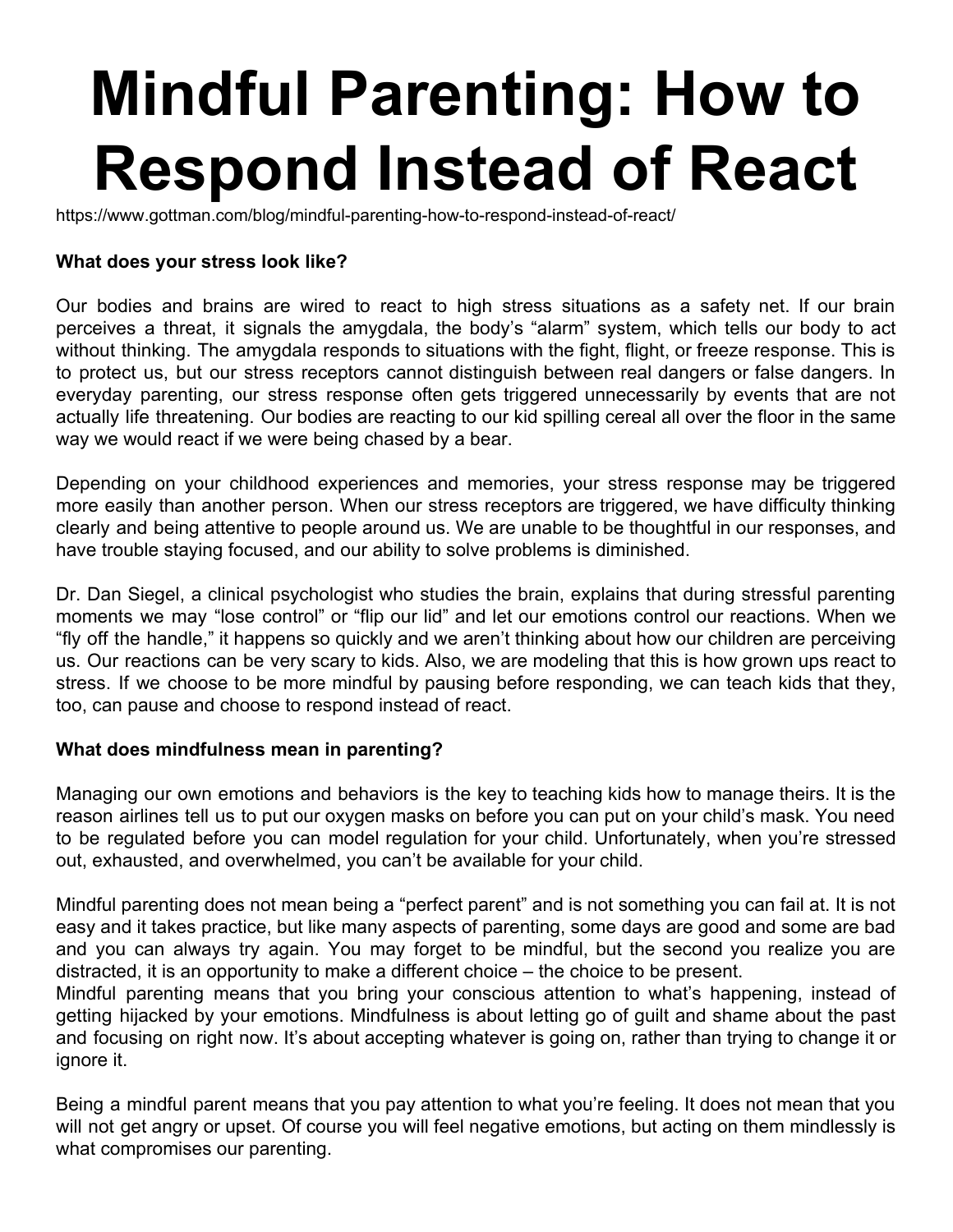## **Benefits of mindful parenting**

- You become more aware of your feelings and thoughts
- You become more aware and responsive of your child's needs, thoughts, and feelings
- You become better at regulating your emotions
- You become less critical of yourself and your child
- You become better at standing back from situations and avoiding impulsive reactions
- Your relationship with your child will improve

#### **How to practice mindful parenting**

Think about a situation where you got upset or angry at your child – one where you reacted automatically because that is what most of us do when difficult thoughts, feelings, or judgments arise. In stressful situations when our emotions are easily triggered, it's hard to be the best version of ourselves. You can expect that your child will find those triggers.

In order to make the choice to change your behaviors, you first have to become familiar with your "hot spots" and emotional triggers. Hot spots are certain times of our days when we are more vulnerable and less emotionally available. We may be feeling stressed, tired, overwhelmed or helpless, or we feel preoccupied with work or marriage.

Emotional triggers are feelings or judgments from your own childhood which may arise when your child does a specific action:

- Your child behaves in a way that clashes with your beliefs. Example: Your kid throwing food in a restaurant or grabbing all the toys in a store, which makes you feel embarrassed or shameful.
- Your child's behavior may evoke a childhood memory and response. Example: Your child not being on the academic level you think they should be and you feeling like you failed as a parent because when you got a bad grade, your parents said it wasn't good enough.
- Your child's behavior may evoke a traumatic state or event. Example: If you broke your arm climbing a jungle gym as a kid and you are scared every time your kid goes to the playground.
- Your child's behavior activates the lens of fears and desires. Example: if one of my kids wakes up the other kid during the night, no one is sleeping and everyone is crying and I fear I have no adult time and I've completely lost the old me now that I'm a parent.

In order to feel a sense of control over your emotions, you first have to be able to recognize and anticipate what types of situations are likely to trigger hot spots and emotional responses in you. Kristin Race, Ph.D. and author of *Mindful [Parenting:](https://www.amazon.com/Mindful-Parenting-Powerful-Solutions-Creative/dp/125002031X/ref=as_li_ss_tl?ie=UTF8&qid=1503066300&sr=8-1&keywords=Mindful+Parenting:+Simple+and+Powerful+Solutions+for+Raising+Creative,+Engaged,+Happy+Kids+in+Today%E2%80%99s+Hectic+World&linkCode=sl1&tag=parentco-20&linkId=445ed45a3974063e42b9a399119a7847) Simple and Powerful Solutions for Raising Creative, [Engaged,](https://www.amazon.com/Mindful-Parenting-Powerful-Solutions-Creative/dp/125002031X/ref=as_li_ss_tl?ie=UTF8&qid=1503066300&sr=8-1&keywords=Mindful+Parenting:+Simple+and+Powerful+Solutions+for+Raising+Creative,+Engaged,+Happy+Kids+in+Today%E2%80%99s+Hectic+World&linkCode=sl1&tag=parentco-20&linkId=445ed45a3974063e42b9a399119a7847) Happy Kids in Today's Hectic World* states that there are key factors to mindful parents.